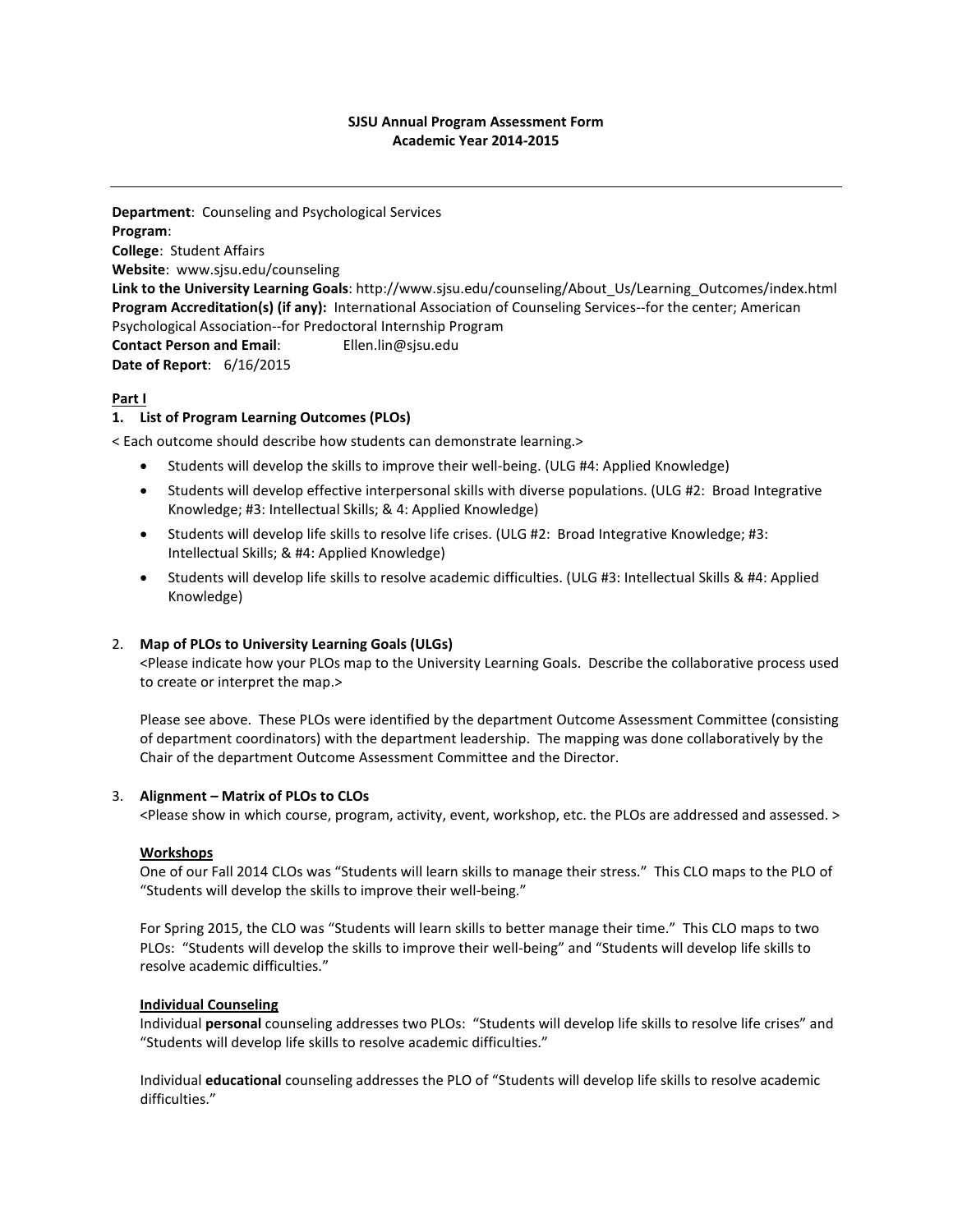### 4. **Planning – Assessment Schedule**

<Please indicate a reasonable, multi-year assessment plan that describes PLO assessment and improvement of achievement, as well as other assessment activities.>

Having now established a core Outcome Assessment Committee within our department and identifying a Chair of the committee this past Spring Semester, we will be able to move ahead with identifying a multi-year assessment plan with further details. For the short term, we have identified a focus area of assessment (individual counseling). The "program" of individual counseling covers a broad array of topics and issues, and our faculty and staff have been grappling with how to refine the assessment instruments and items to map onto our PLOs. It is likely that we will need to identify several CLOs just for the "program" of Individual Counseling. We plan to proceed with identifying CLOs for this program in 2015-16 and start to measure at least one CLO this coming year, with plans to measure additional CLOs in the coming years.

## 5. **Student Experience**

<Please indicate where your PLOs and the ULGs are communicated to students, e.g. websites, syllabi, promotional material, etc., and whether student feedback is considered in the creation of the PLOs.>

Currently, these are communicated via our website. PLOs were developed based on: Needs assessment data we have gathered from clients coming into CAPS; the CSU Executive Order 1053; and, the SJSU-NCHA data, which is based on survey of SJSU students.

## **Part II**

## 6. **Closing the Loop/Recommended Actions**

<**Please list all ongoing recommended actions for your program**. Recommended actions might arise from: the previous program planning cycle, feedback from a previous annual assessment report, or other feedback. Indicate and describe activities undertaken this year designed to improve learning and/or program quality and health.>

Counselors are being more intentional in emphasizing skills learning in our services for measurable outcomes, and not just focused on support, imparting information, or on client satisfaction. This past year is the first year that we've incorporated an item in our workshop assessment that asked students to identify specific skills that they learned. The outcome results for these skills identifications are very positive thus far (almost all students are able to identify at least two skills per targeted workshop).

CAPS will continue to define CLOs and create or identify assessment instruments to measure our outcomes.

### 7. **Assessment Data**

<Please briefly describe the data collected for this report (i.e. how, when and why). The data can address achievement of PLOs and/or recommended actions. The instruments used and actual data should be attached as appendices as appropriate. >

For individual personal and educational counseling, Student Opinion of Counseling Effectiveness (SOCE) are collected at the end of each semester. Please see attached for a sample SOCE.

For workshops, an evaluation is collected at the end of each workshop. See attached (Counseling Services Workshop Evaluation) for sample evaluation.

### 8. **Analysis**

<Please discuss data and evaluate achievement of PLOs and/or progress on recommended actions. Please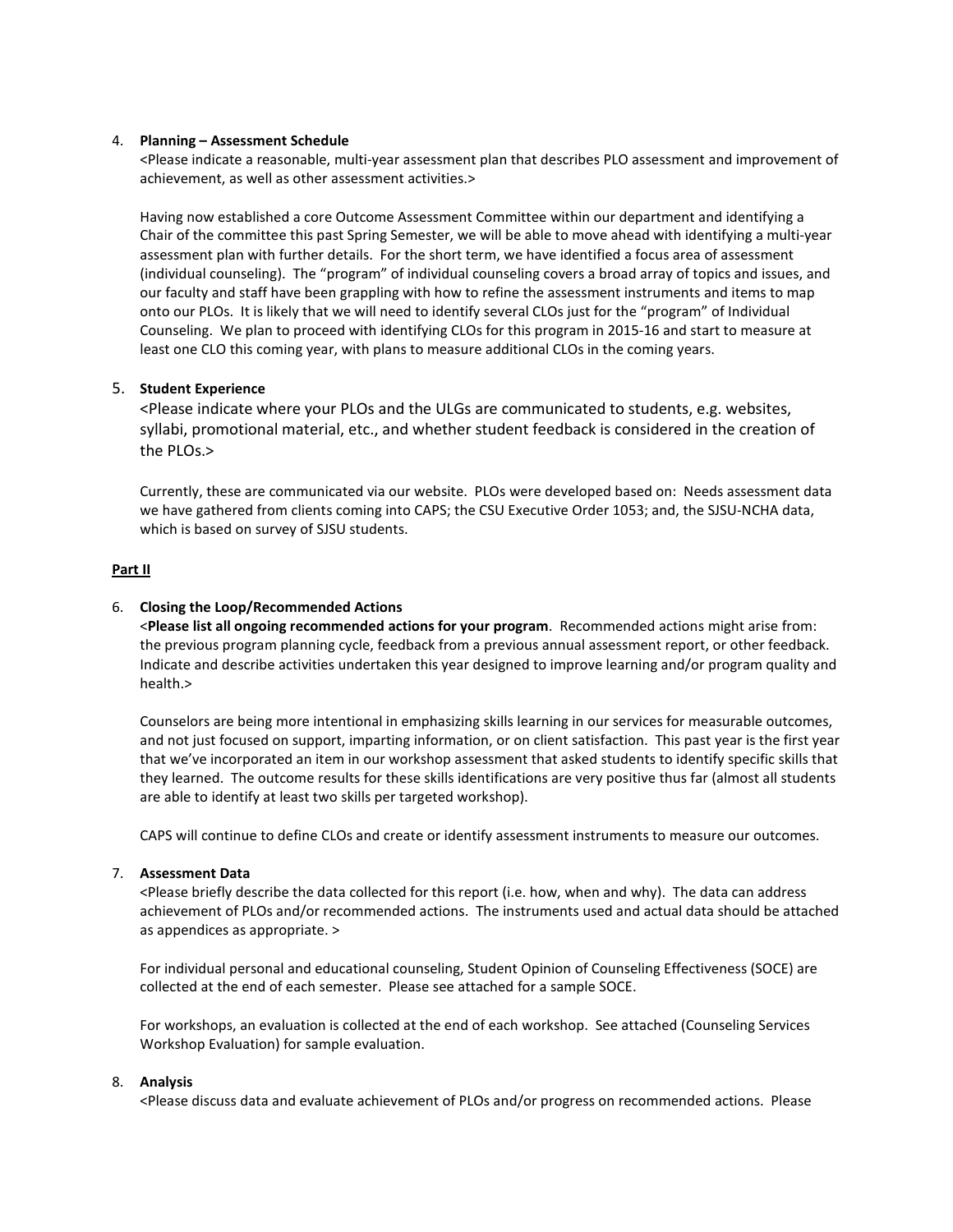consider the composition of your students in your interpretation, if applicable. >

## **Workshops**

One of our Fall 2014 CLOs was "Students will learn skills to manage their stress." This CLO maps to the PLO of "Students will develop the skills to improve their well-being." Of the 19 participants who attended a stress management workshop in Fall 2014, and the 17 who attended one in Spring 2015, all 36 of them were able to identify at least two (2) skills they learned and will use.

For Spring 2015, the CLO was "Students will learn skills to better manage their time." This CLO maps to two PLOs: "Students will develop the skills to improve their well-being" and "Students will develop life skills to resolve academic difficulties." In May 2015, a counselor provided a workshop on Overcoming Procrastination. Out of 10 participants who completed an evaluation, all 10 were able to identify at least two skills that they learned to overcome procrastination.

From the self-report survey, most of the participants were able to identify the expected amount of skills from these workshops. The answers were evaluated by the facilitators to ensure that the student participants were identifying the accurate skills. (There were some workshops where facilitators did not "grade" the skills that the students identified, thus limiting our evaluation of workshop effectiveness.)

## **Individual Counseling**

Individual **personal** counseling addresses two PLOs: "Students will develop life skills to resolve life crises" and "Students will develop life skills to resolve academic difficulties." Below are the average ratings (out of scale of 1 to 5, with "5"=excellent) assessing these PLOs.

|                                       | Fall 2014 (N=261) | Spring 2015 (N=308) |
|---------------------------------------|-------------------|---------------------|
| "Helped me resolve some of my         | 4.56              | 4.66                |
| problems" (to address PLO of          |                   |                     |
| "Students will develop life skills to |                   |                     |
| resolve life crises"                  |                   |                     |
| "My session(s) have been helping      | 4.52              | 4.60                |
| me to be a better student" (to        |                   |                     |
| address PLO of "Students will         |                   |                     |
| develop life skills to resolve        |                   |                     |
| academic difficulties")               |                   |                     |

Individual **educational** counseling addresses the PLO of "Students will develop life skills to resolve academic difficulties." Of the two educational counselors, the average ratings are (out of scale of 1 to 5, with "5"=excellent):

|                                  | Fall 2014 (N=40) | Spring 2015 (N=42) |
|----------------------------------|------------------|--------------------|
| "Assisted me with developing     | 4.79             | 4.66               |
| reasonable educational goals"    |                  |                    |
| "Helped me with making decisions | 4.90             | 4.83               |
| or provided me with more         |                  |                    |
| information so I could make the  |                  |                    |
| decision later"                  |                  |                    |
| "Was helpful in explaining       | 4.70             | 4.71               |
| University policies and          |                  |                    |
| procedures"                      |                  |                    |

Overall, the data is very positive for both individual counseling and outreach workshops. However, it is